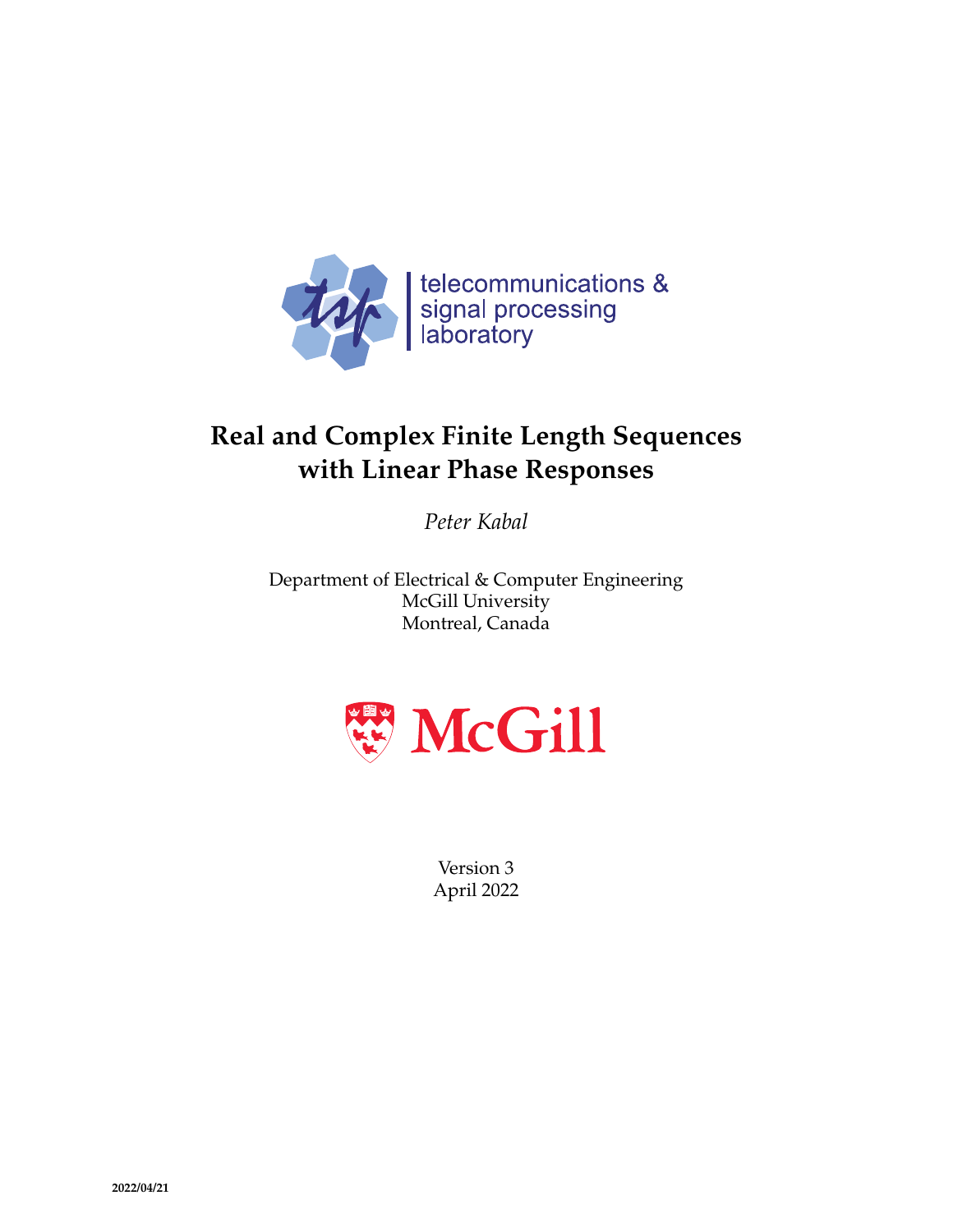© 2022 Peter Kabal



**You are free:**

**to Share –** to copy, distribute and transmit this work **to Remix –** to adapt this work

Subject to conditions outlined in the license.

This work is licensed under a *Creative Commons Attribution 4.0 International License*. To view a copy of this license, visit http://creativecommons. org/licenses/by/4.0/.

**Revision History:**

- 2006-11 v1: Course notes (Word)
- 2007-11 v2: Course notes (LaTeX)
- 2022-04 v3: Expanded version, web release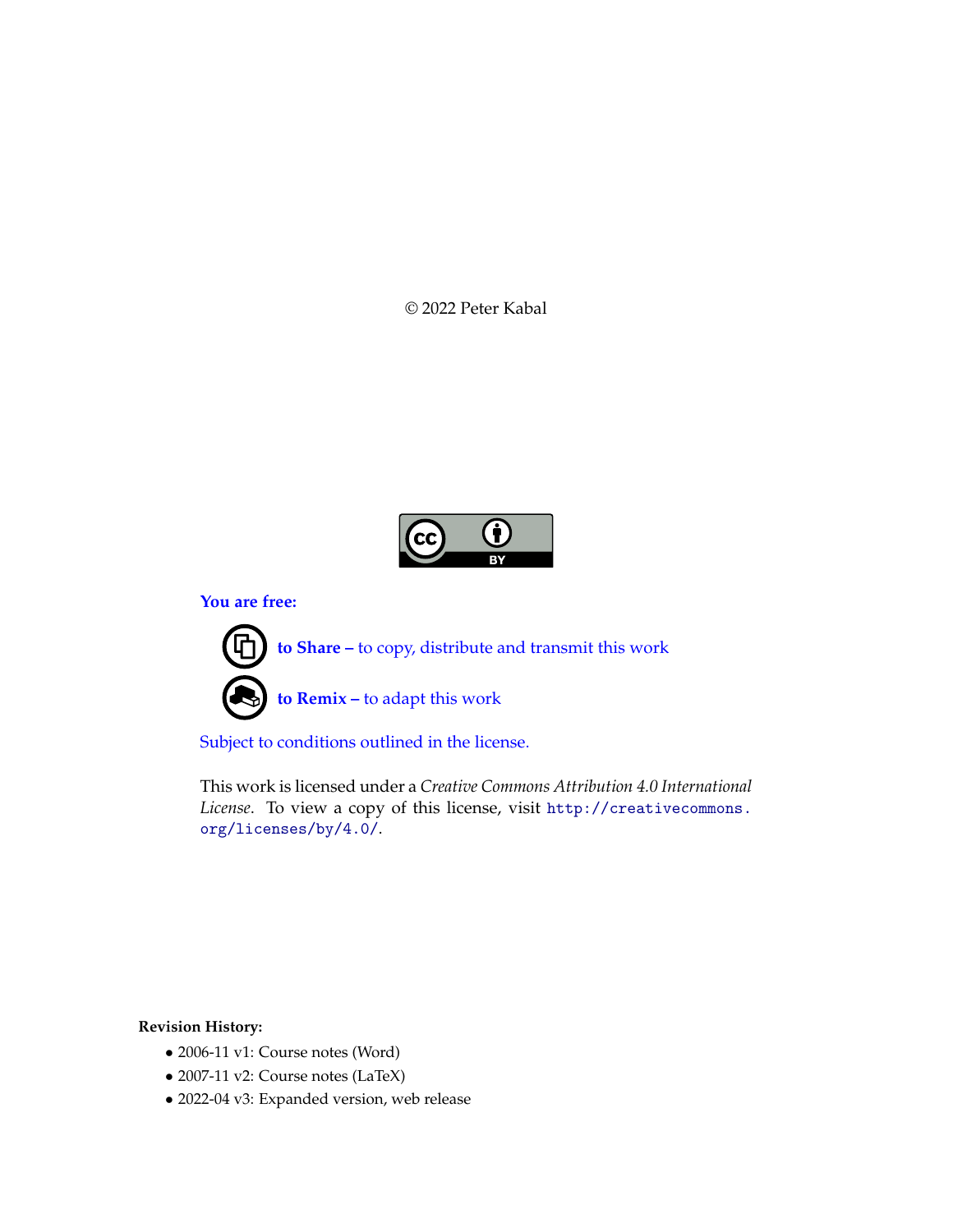## **1 Introduction**

This report provides an analysis of finite-length discrete-time responses which correspond to linear-phase frequency responses. For these responses it is shown that the (complex) discrete-time response has even or odd conjugate symmetry and the DTFT (discrete-time Fourier transform) can be decomposed into a purely real response in tandem with phase terms. For real discretetime coefficients, there are four cases: even/odd symmetry together with an even/odd number of coefficients. Then the real frequency response can be decomposed into the product of a real response which only depends on which of the four cases applies, and a real frequency response corresponding to coefficients with even symmetry and an odd number of coefficients.

In this report a discrete-time response will be shown as  $g[n]$ ; the *z*-transform of  $g[n]$  is  $G(z)$ ; and the frequency response (Discrete-Time Fourier Transform) is  $G(\omega)$ , where  $G(\omega) = \mathcal{G}(e^{j\omega})$ .

The frequency response of a generalized linear-phase frequency response $^1$  can be written as

$$
G(\omega) = e^{-j\alpha\omega} e^{j\beta} B(\omega), \qquad (1)
$$

where  $B(\omega)$  is a real function of frequency. There is a phase contribution from each of the three terms in this equation: the first term gives a linear-phase (corresponding to a delay of *α* samples); the second term gives a constant phase *β*; and the third term is a real frequency response which contributes a frequency-dependent phase of either  $0$  or  $\pi$ . The symmetry conditions requirements on the coefficients of the time response  $g[n]$  such that the frequency response is of this form, will be derived. If  $g[n]$  is real, it is shown that the frequency response  $B(\omega)$  can be further factored if the number of coefficients is even and/or the time response is odd-symmetric.

## **2 Symmetry Conditions**

## **2.1 Simplified Case**

First consider a simplified case – more complexity will be added step-by-step. The time response *g*[*n*] will be causal with a non-zero first coefficient *g*[0] and non-zero last coefficient *g*[*N* − 1]. The frequency response will be linear-phase,

$$
G(\omega) = e^{-j\alpha\omega} B(\omega),
$$
 (2)

 $1A$  generalized linear-phase response is the sum of a phase which is linear with frequency and a constant phase.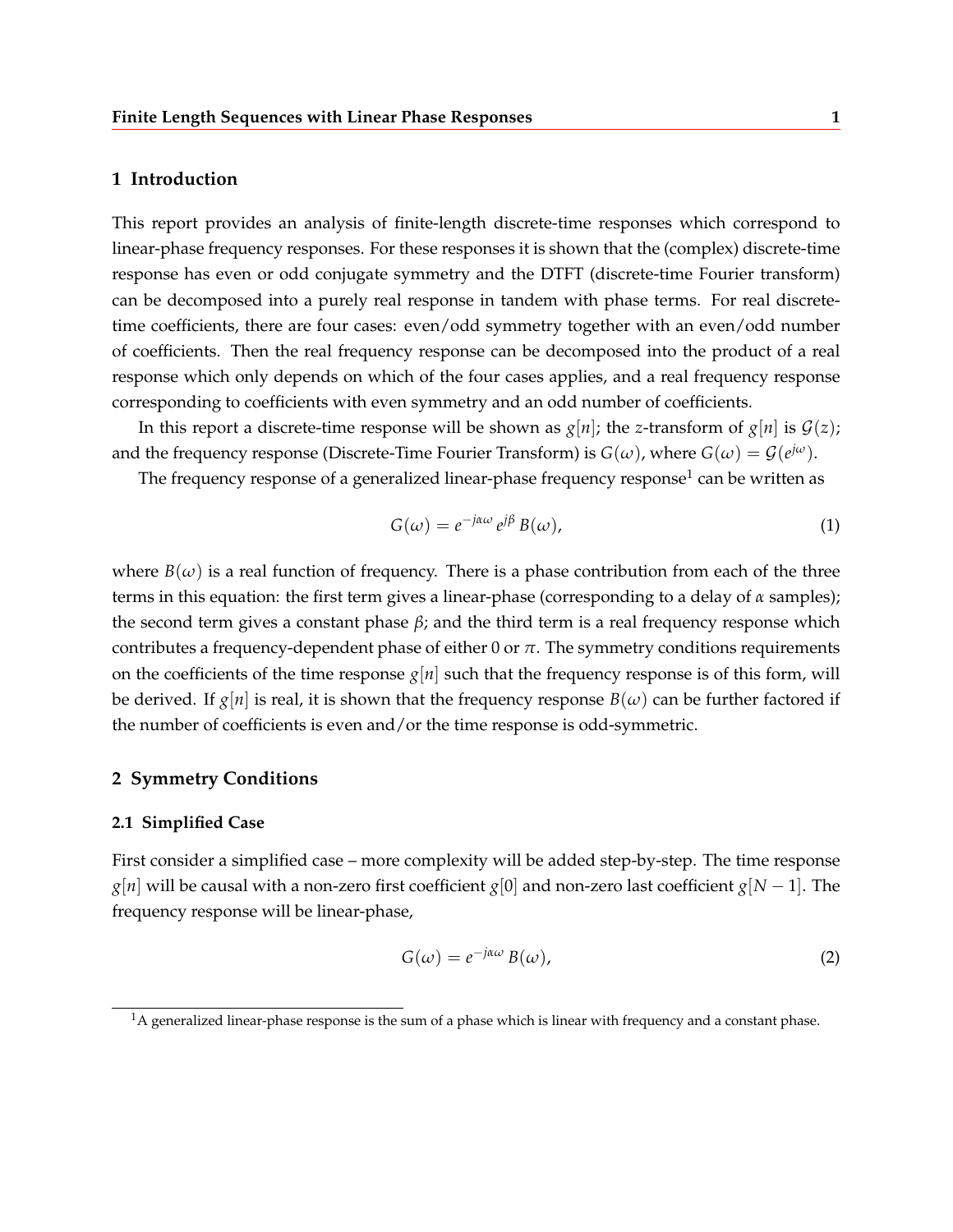where  $B(\omega)$  is purely real. The inverse relationship corresponding to Eq. (2) is

$$
B(\omega) = e^{j\alpha\omega} G(\omega).
$$
 (3)

The goal will be to find the requirements on the coefficients of  $G(\omega)$  such that  $B(\omega)$  is real.

The *z*-transform corresponding to  $g[n]$  is

$$
\mathcal{G}(z) = \sum_{n=0}^{N-1} g[n] z^{-n}.
$$
 (4)

To accommodate both even and odd numbers of coefficients, consider the up-sampling the time samples to form  $g_2[n]$ , <sup>2</sup>

$$
g_2[n] = \begin{cases} g[n/2], & \text{for } n = 0, 2, 4, ..., 2(N-1), \\ 0, & \text{otherwise.} \end{cases}
$$
(5)

The upsampling operation inserts zero-valued samples between the coefficients, giving an oddlength sequence of length  $2N - 1$ . The *z*-transform of  $g_2[n]$  is  $\mathcal{G}_2(z)$ , where

$$
\mathcal{G}_2(z) = \mathcal{G}(z^2). \tag{6}
$$

Form an upsampled shifted response with the *z*-transform,

$$
\mathcal{B}(z^2) = z^{2\alpha} \mathcal{G}(z^2),\tag{7}
$$

with the corresponding pulse response  $b_2[n]$ .

### **2.2 Integer / Half-Integer Delay**

Consider the case that  $2\alpha$  is an integer. Then the shifted upsampled sequence, denoted as  $b_2[n]$ , is

$$
b_2[n - 2\alpha] = g_2[n], \quad \text{for } 0 \le n \le 2(N - 1). \tag{8}
$$

For a frequency response  $X(\omega)$  to be real-valued, the discrete-time coefficients must satisfy  $x[n] =$  $x^*[-n]$ . Identifying  $\mathcal{B}(z^2)$  with  $\mathcal{X}(z)$ , then for the frequency response  $B(2\omega)$  to be real, the coeffi-

<sup>&</sup>lt;sup>2</sup>This artifice is being introduced to solve that problem that for an even number of coefficients, the time response *g*[*n*] cannot be shifted so as to centre it around zero.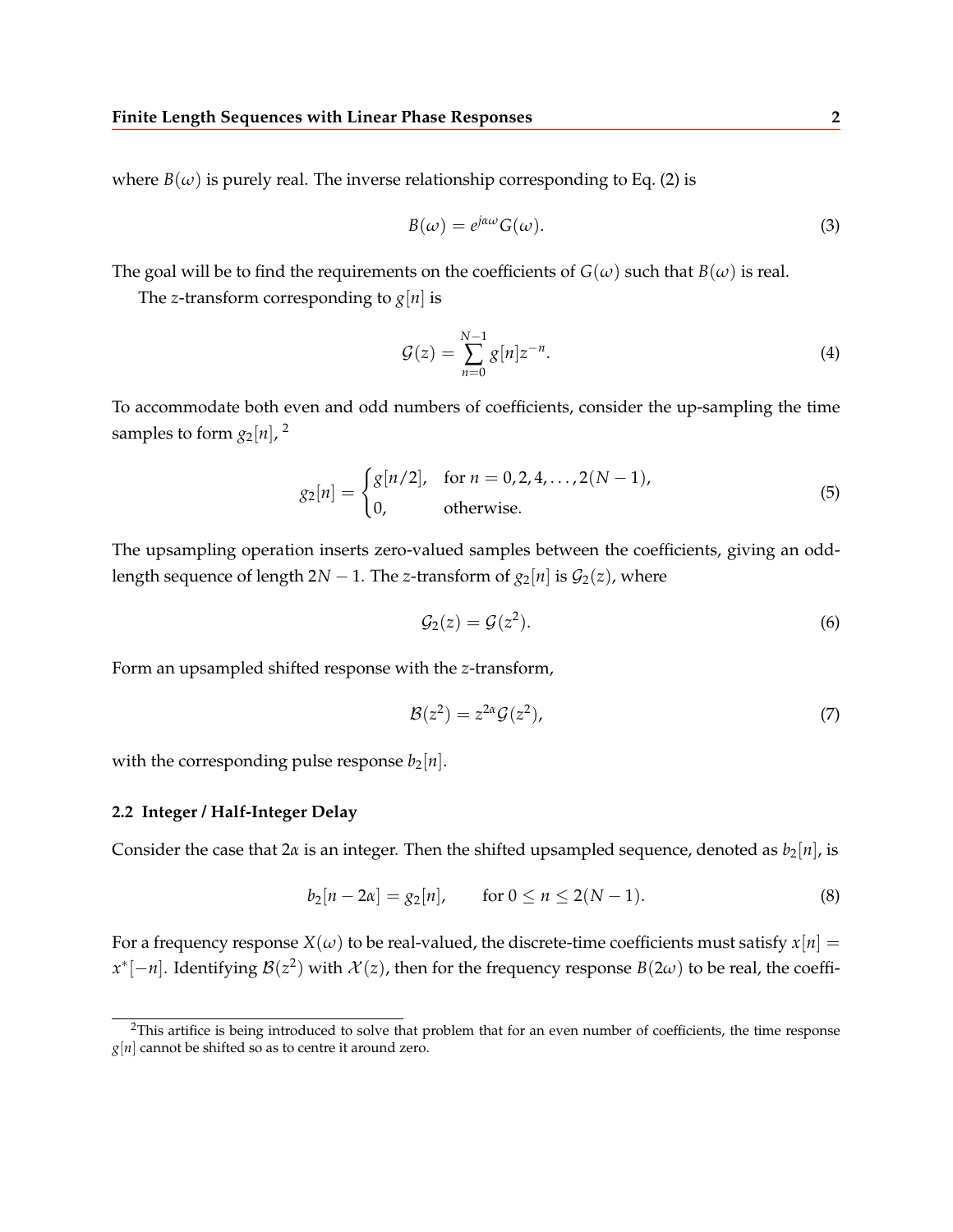cients must have even conjugate symmetry,

$$
b_2[n] = b_2^*[-n], \qquad \text{for } -(N-1) \le n \le N-1. \tag{9}
$$

Given that  $b_2[n]$  is just a shifted version of  $g_2[n]$ , and that  $g_2[n]$  is of finite length, the shift must centre  $b_2[n]$  around zero. The delay  $\alpha$  is then an integer or half-integer of the form

$$
\alpha = \frac{N-1}{2}.\tag{10}
$$

The upsampled coefficients  $b_2[n]$  will have  $N-1$  samples to the left of  $n=0$  and  $N-1$  samples to the right of  $n = 0$ .

The response  $g[n]$  can be expressed in terms of the non-zero coefficients of  $b_2[n]$ ,

$$
g[n] = b_2[2n - (N - 1)], \qquad \text{for } n = 0, \dots, N - 1. \tag{11}
$$

Using the conjugate symmetry of  $b_2[n]$ ,  $g[n]$  is conjugate-symmetric about the middle of the sequence,

$$
g[n] = g^*[N - 1 - n], \quad \text{for } n = 0, ..., N - 1.
$$
 (12)

In terms of *z*-transforms,

$$
\mathcal{G}(z) = z^{-(N-1)}\mathcal{G}^*(1/z^*). \tag{13}
$$

The double conjugation (once on *z* and again on  $\mathcal{G}(\cdot)$ ), leaves *z* not conjugated, and the coefficients  $g[n]$  conjugated. The frequency response in Eq. (2) becomes

$$
G(\omega) = e^{-j\omega(N-1)/2}B(\omega),
$$
\n(14)

where  $B(\omega)$  is real. If the coefficients  $g[n]$  are real, then  $B(\omega)$  is real and symmetric. If the coefficients  $g[n]$  are complex,  $B(\omega)$  is real but not symmetric.

### **2.2.1 General delay**

For a general *α*, interpolate *g*[*n*] to form a bandlimited continuous-time signal,

$$
g(t) = \sum_{n=0}^{N-1} g[n] \operatorname{sinc}(t - n),
$$
\n(15)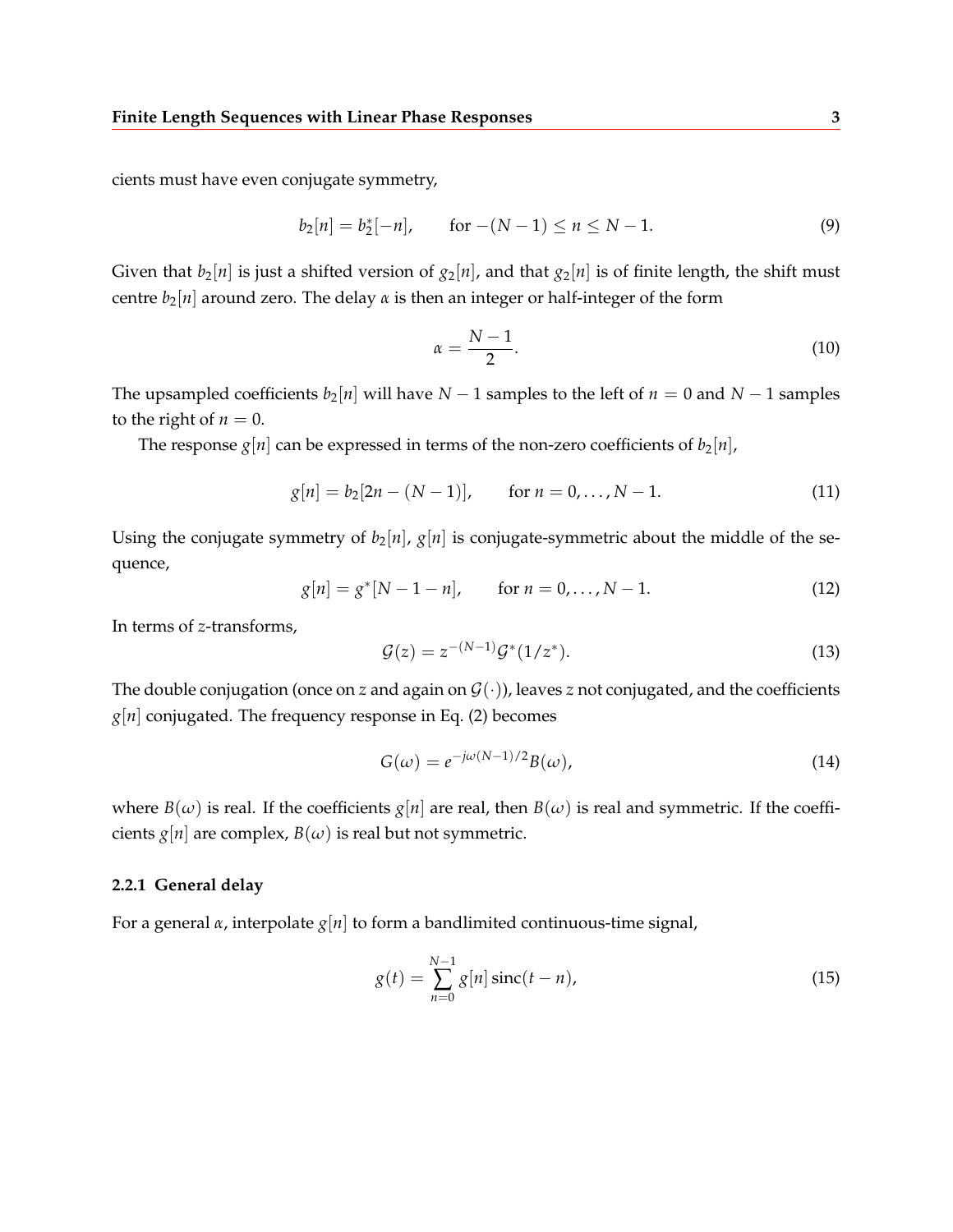where  $\text{sinc}(x) = \sin(\pi x) / (\pi x)$ . The discrete-time signal  $g[n]$  is linear phase if and only if  $g(t)$  is conjugate-symmetrical about  $t = \alpha$  [1],

$$
g(t + \alpha) = g^*(\alpha - t). \tag{16}
$$

These terms can be expanded as follows,

$$
g(t + \alpha) = \sum_{n=0}^{N-1} g[n] \operatorname{sinc}(t + \alpha - n),
$$
  
\n
$$
g^*(\alpha - t) = \sum_{n=0}^{N-1} g^*[N - 1 - n] \operatorname{sinc}(t - \alpha + N - 1 - n).
$$
\n(17)

The symmetry of the  $sinc(\cdot)$  function has been used in the second line of this equation.

Set  $g[n] = g^*[N-1-n]$ , then equating  $g(t+\alpha)$  and  $g^*(\alpha-t)$  requires  $\alpha = (N-1)/2$ . Conversely, set  $\alpha = (N-1)/2$ , then  $g[n] = g^*[N-1-n]$ . No other value of  $\alpha$  together with a finite number of coefficients will allow  $g(t)$  to satisfy the conjugate symmetry requirements.

As a side note, there are bandlimited, continuous-time signals which when sampled give a *causal* infinite-extent (IIR) linear-phase discrete-time signal [1]. However, the resulting IIR response does *not* correspond to a rational *z*-transform.

## **2.3 Constant Phase Term**

Fix  $\alpha = (N-1)/2$ , and for more generality, add a constant phase term  $e^{j\beta}$  to Eq. (14),

$$
G(\omega) = e^{-j\omega(N-1)/2} e^{j\beta} B(\omega).
$$
\n(18)

The constant phase term is a complex constant, independent of frequency. Then

$$
\mathcal{G}(z^2) = e^{j\beta} z^{-(N-1)} \mathcal{B}(z^2).
$$
 (19)

The relationship in terms of the coefficients of the time response is

$$
e^{-j\beta}g[n] = b_2[2n - (N-1)], \quad \text{for } n = 0, ..., N-1,
$$
  
\n
$$
e^{j\beta}g^*[N-1-n] = b_2^*[N-1-2n], \quad \text{for } n = 0, ..., N-1.
$$
\n(20)

Then using the conjugate symmetry of  $b_2[n]$  in Eq. (9),

$$
g[n] = e^{j2\beta} g^*[N - 1 - n], \quad \text{for } n = 0, ..., N - 1.
$$
 (21)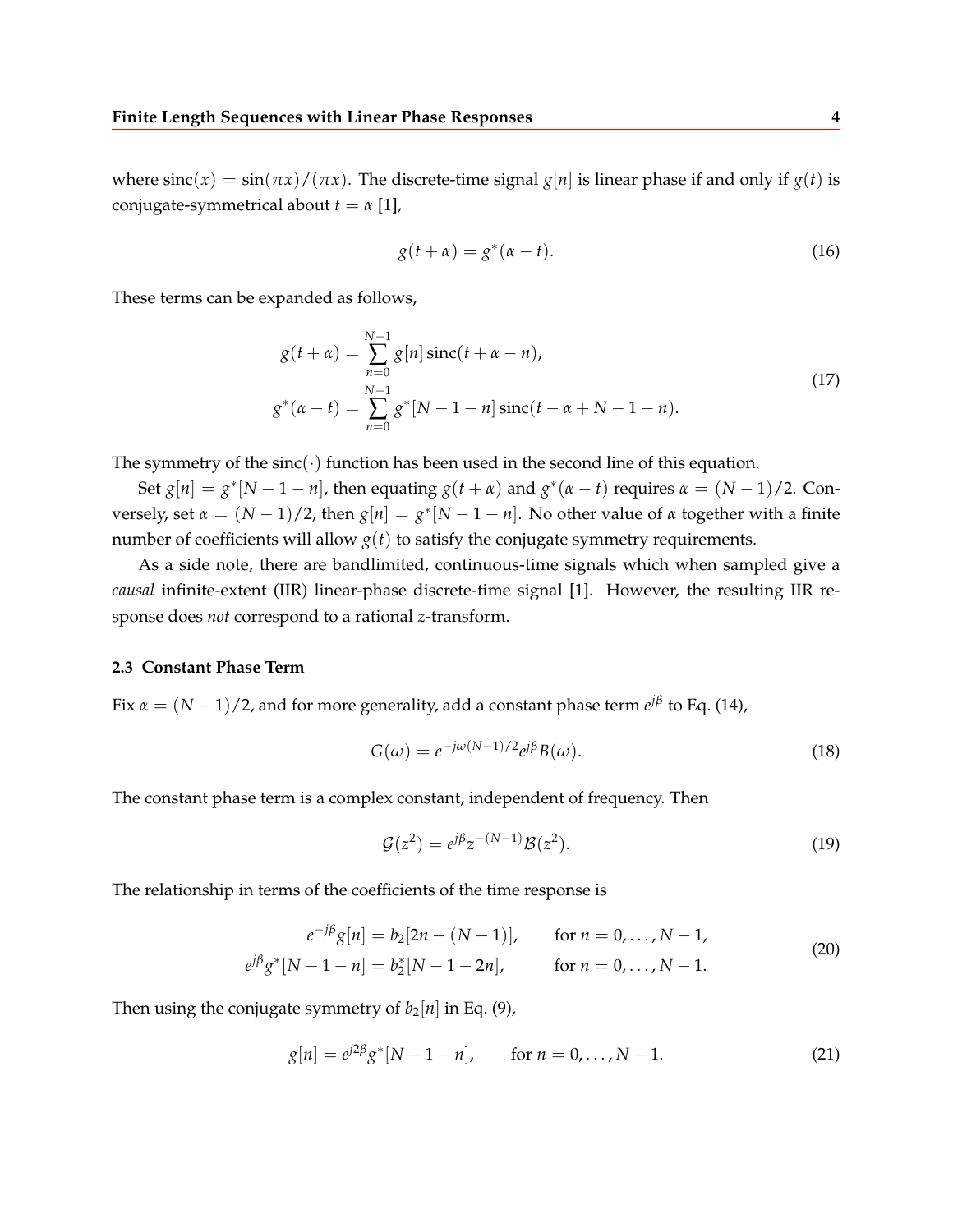or in *z*-transform notation,

$$
\mathcal{G}(z) = e^{j2\beta} z^{-(N-1)} \mathcal{G}^*(1/z^*).
$$
 (22)

## **2.3.1 Symmetry imposed by the constant phase term**

The coefficient symmetries can be expressed using  $\tilde{g}[n]$  and  $\tilde{G}(z)$ , where

$$
\tilde{g}[n] = e^{-j\beta}g[n], \qquad \tilde{G}(z) = e^{-j\beta}G(z). \tag{23}
$$

Then

$$
\tilde{g}[n] = \tilde{g}^*[N - 1 - n], \qquad \tilde{\mathcal{G}}(z) = z^{-(N-1)}\tilde{\mathcal{G}}^*(1/z^*). \tag{24}
$$

If *N* is odd, the middle coefficient of  $\tilde{g}[n]$  is real. The *z*-transform with coefficients  $\tilde{g}[n]$  has the same zeros as the *z*-transform with coefficients  $g[n]$ .

If the phase  $\beta$  is equal to one of the cardinal angles  $0, \pm \pi/2$ , or  $\pm \pi$ , from Eq. (21) the symmetry for  $g[n]$  is

$$
g[n] = \pm g^*[N-1-n], \quad \text{for } n = 0, \dots, N-1.
$$
 (25)

Use the plus sign for *β* equal to 0 or  $\pm \pi$  and the minus sign for *β* equal to  $\pm \pi/2$ .

If the coefficients are real, from Eq. (21) the term  $e^{j2\beta}$  must be real, i.e.,  $\beta$  *must* be one of the cardinal angles, see also [2, § 6.5.3].

The symmetry constraints imposed by Eq. (21) are shown schematically in Table 1.

**Table 1** Coefficient symmetries for linear-phase responses. The first 3 rows show the configurations for  $g[n]$  complex. The last 2 rows show the configurations for  $g[n]$  real. In the table *u* and *v* are complex values; *a*, *b*, *c*, and *r* are real values.

| $\beta$        | $N$ odd                                                                    | N even                                                         |
|----------------|----------------------------------------------------------------------------|----------------------------------------------------------------|
|                |                                                                            |                                                                |
|                | general $e^{j\beta}$ $\begin{bmatrix} u & v & r & v^* & u^* \end{bmatrix}$ | $e^{j\beta}$ $\begin{bmatrix} u & v & v^* & u^* \end{bmatrix}$ |
|                | $0 \text{ or } \pm \pi$ $\left  u \right  v r v^* u^* \right $             | $ u v v^* u^* $                                                |
| $\pm \pi/2$    | $\begin{bmatrix} u & v & jr & -v^* & -u^* \end{bmatrix}$                   | $\begin{bmatrix} u & v & -v^* & -u^* \end{bmatrix}$            |
| 0 or $\pm \pi$ | $ a\ b\ c\ b\ a $                                                          | $[a \quad b \quad b \quad a]$                                  |
| $\pm \pi/2$    | $ a \quad b \quad 0 \quad -b \quad -a $                                    | $\begin{bmatrix} a & b & -b & -a \end{bmatrix}$                |

The rows of that table can be summarized as follows.

1. For the first line in the table, the entries give the form of  $g[n] = e^{j\beta} \tilde{g}[n]$ . For *complex* coefficients and a general *β*,

$$
g[n] = e^{j2\beta} g^*[N - 1 - n], \quad \text{for } n = 0, ..., N - 1
$$
  

$$
G(\omega) = e^{j\beta} e^{-j\omega(N-1)/2} B(\omega)
$$
 (26)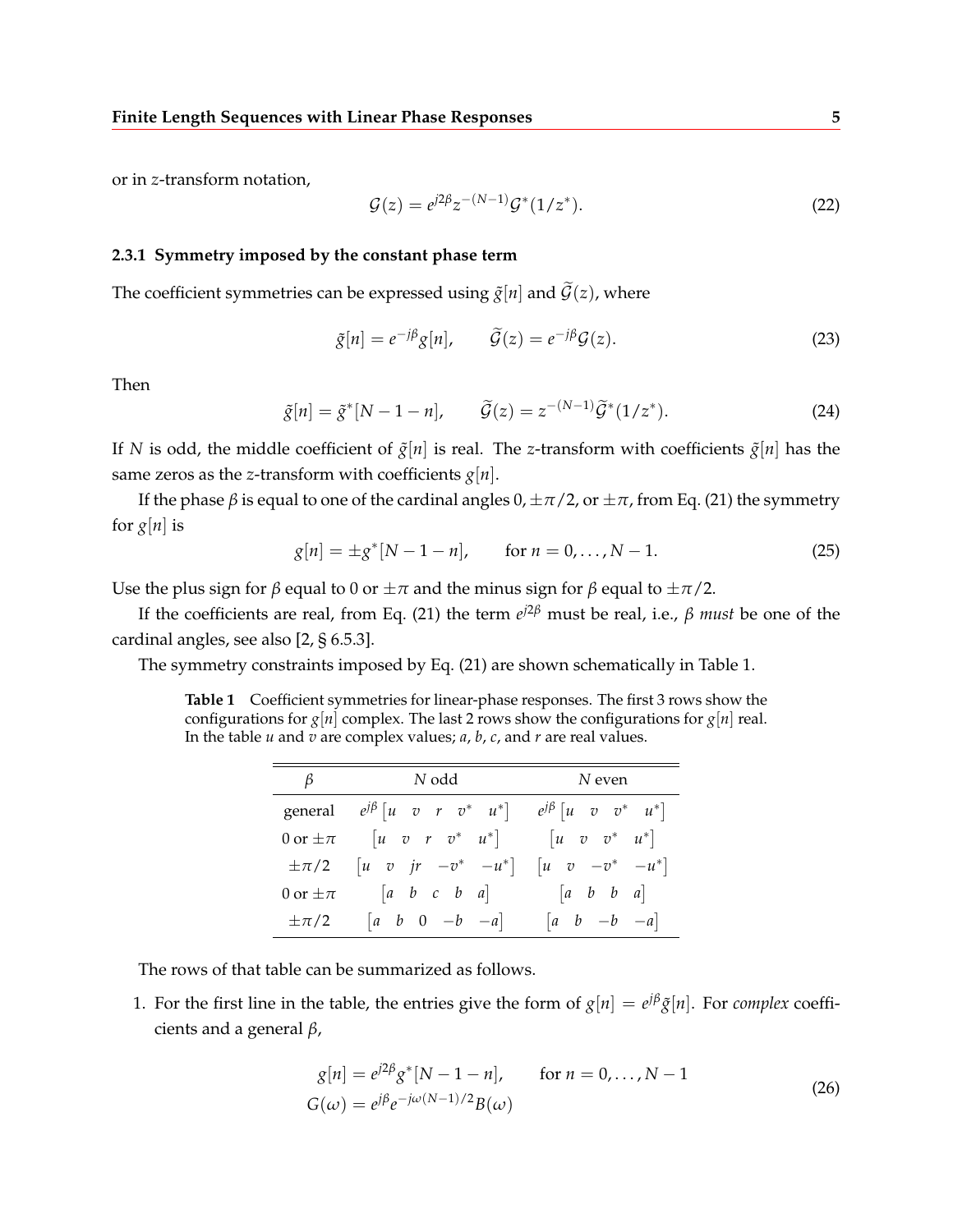If the number of coefficients is odd, the middle coefficient of  $g[n]$  must be of the form  $\mathit{rel}^{\beta}$ , where *r* is the real middle coefficient of  $\tilde{g}[n]$ .

For a set of complex coefficients, the response can be written as the product of the fixed phase factor and conjugate-symmetric coefficients  $\tilde{g}[n]$ . The value of  $\beta$  can be determined from  $g[n]$ by calculating the complex cross-correlation coefficient between the vector of coefficients  $g[n]$  and  $g^*[N-1-n]$ . For column vectors **x** and **y**, the cross-correlation coefficient [3, § 4.1] is the complex scalar value

$$
\rho(\mathbf{x}, \mathbf{y}) = \frac{\mathbf{y}^H \mathbf{x}}{\sqrt{\mathbf{x}^H \mathbf{x}} \sqrt{\mathbf{y}^H \mathbf{y}}},
$$
(27)

where the superscript *H* denotes the conjugate (Hermitian) transpose. Associate **x** with  $g[n]$ and **y** with  $g[N-1-n]$ . For  $g[n]$  corresponding to a linear phase spectrum (i.e., satisfying Eq. (21)). this gives the cross-correlation

$$
e^{j2\beta} = \cos(2\beta) + j\sin(2\beta). \tag{28}
$$

The angle *β* can have two values, separated by *π*. The fixed phase term exp(*jβ*) can be found by computing

$$
e^{j\beta} = \cos(\beta) + j\sin(\beta)
$$
  
= 
$$
\pm \sqrt{\frac{1 + \cos(2\beta)}{2}} + j\sqrt{\frac{1 - \cos(2\beta)}{2}}.
$$
 (29)

Choose the plus sign for  $sin(2\beta) \ge 0$  and the minus sign otherwise. This choice of signs gives  $0 \leq \beta < \pi/2$ .

2. For *complex* coefficients and  $\beta = 0$  or  $\beta = \pm \pi$ , the coefficients have conjugate symmetry,

$$
g[n] = g^*[N - 1 - n], \quad \text{for } n = 0, ..., N - 1
$$
  

$$
G(\omega) = \pm e^{-j\omega(N-1)/2}B(\omega)
$$
 (30)

If the number of complex coefficients is odd, the middle coefficient of  $g[n]$  must be its own conjugate, i.e. the middle coefficient must be real.

3. For *complex* coefficients and  $\beta = \pm \pi/2$ , the coefficients have odd conjugate symmetry,

$$
g[n] = -g^*[N - 1 - n], \quad \text{for } n = 0, ..., N - 1
$$
  

$$
G(\omega) = \pm je^{-j\omega(N-1)/2}B(\omega)
$$
 (31)

If the number of coefficients is odd, the middle coefficient of  $g[n]$  must be purely imaginary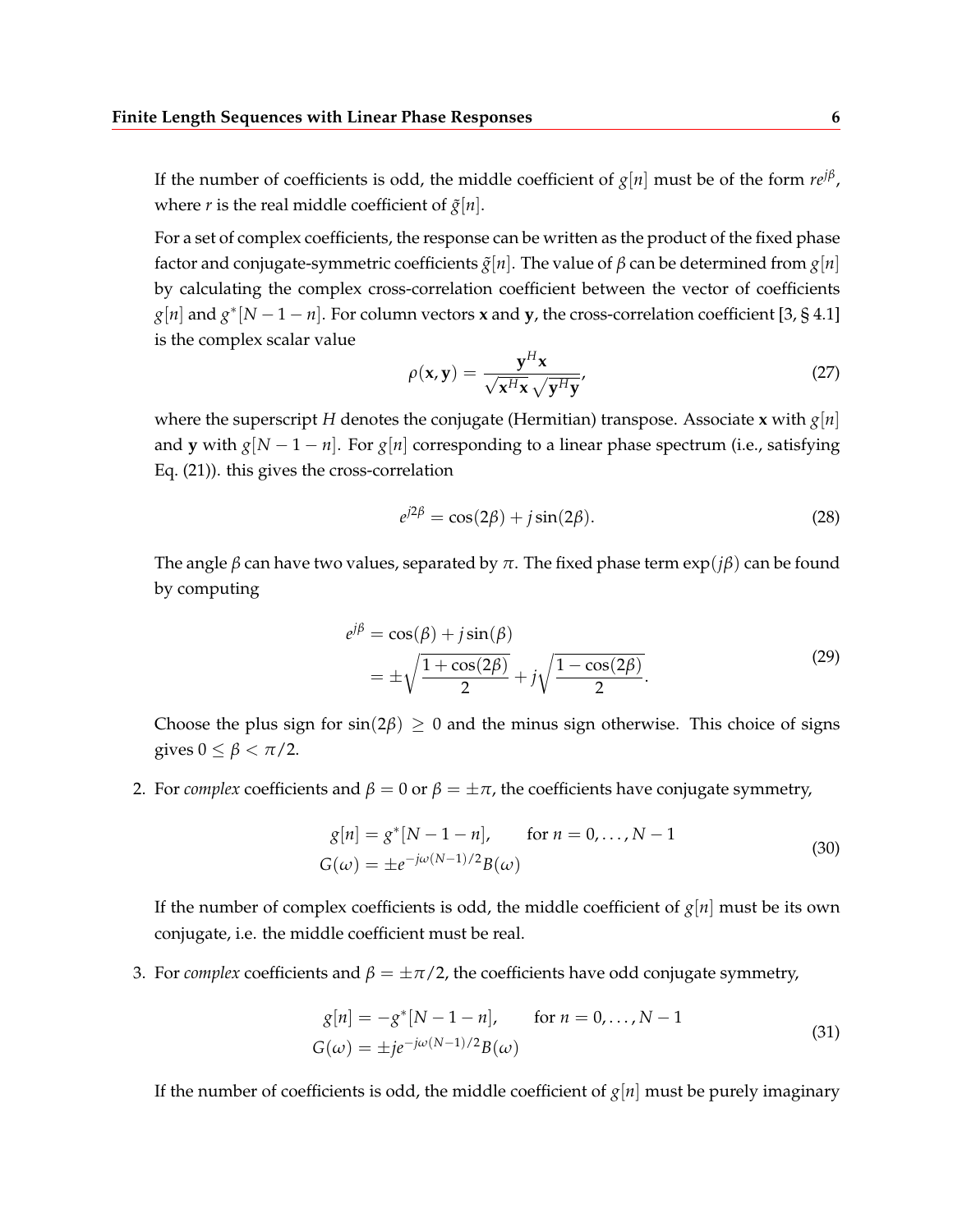or zero.

4. For *real* coefficients and  $\beta = 0$  or  $\beta = \pm \pi$ , the coefficients have even symmetry,

$$
g[n] = g[N - 1 - n], \quad \text{for } n = 0, ..., N - 1
$$
  

$$
G(\omega) = \pm e^{-j\omega(N - 1)/2} B(\omega)
$$
 (32)

5. For *real* coefficients and  $β = ±π/2$ , the coefficients have odd symmetry,

$$
g[n] = -g[N-1-n], \quad \text{for } n = 0,..., N-1
$$
  
\n
$$
G(\omega) = \pm j e^{-j\omega(N-1)/2} B(\omega)
$$
\n(33)

If *N* is odd, the middle coefficient is zero.

Note that a minus sign in the expressions for  $G(\omega)$  can be absorbed into the real response  $B(\omega)$ . Then for real coefficients,  $G(\omega)$  is a linear phase shift of a purely real response  $B(\omega)$  or a linear phase shift of a purely imaginary response  $jB(\omega)$ .

For a real time response, the corresponding frequency response must have a phase function which is an odd function of frequency. Yet the formulations for a real odd-symmetric *g*[*n*] show a constant phase shift of  $\pm \pi/2$ . This contradiction is resolved later when it is shown that for an odd-symmetric  $g[n]$ ,  $B(\omega)$  is zero for  $\omega = 0$ . An odd number of zeros at  $\omega = 0$  results in a phase jump of  $\pi$  so that the overall phase function is an odd function of frequency.

#### **2.4 Shifted Coefficients**

The final step of generality will be a shift of *K* samples applied to *g*[*n*],

$$
h[n] = g[n - K], \qquad K \le n \le K + N - 1. \tag{34}
$$

The first non-zero coefficient is now at time  $n = K$ , and the last non-zero coefficient is at time  $n = K + N - 1$ .

The *K* sample shift expressed as a *z*-transform is,

$$
\mathcal{H}(z) = z^{-K} \mathcal{G}(z). \tag{35}
$$

The *z*-transform  $\mathcal{H}(z)$  will have the same singularities in the finite *z*-plane  $(0 < |z| < \infty)$  as  $\mathcal{G}(z)$ , but the shift by *K* samples adds *K* poles at  $z = \infty$  (*K* > 0) or *K* poles at  $z = 0$  (*K* < 0).

The symmetry conditions for the shifted time response are

$$
h[n] = e^{j2\beta}h^*[2K + N - 1 - n], \qquad K \le n \le K + N - 1. \tag{36}
$$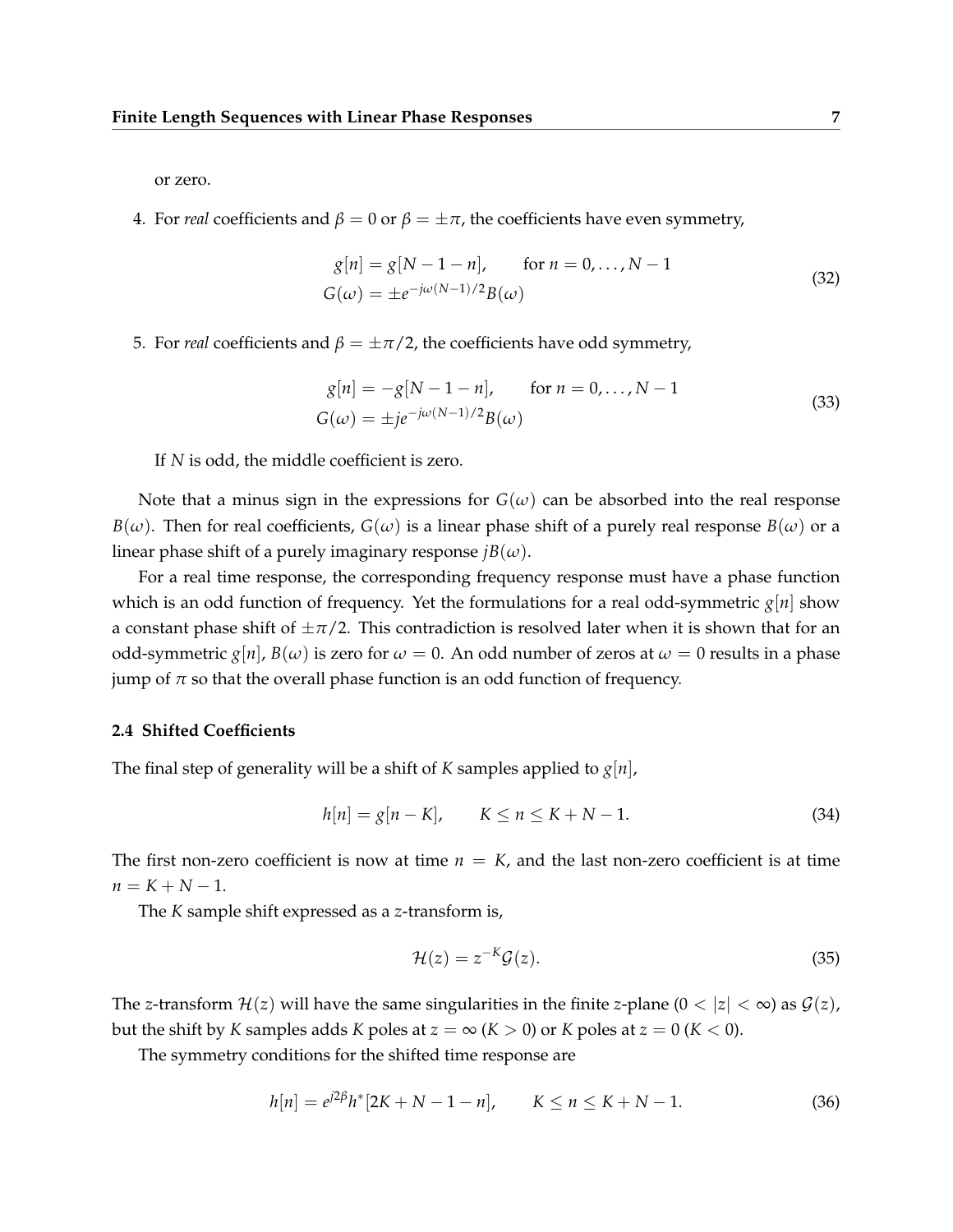In terms of the *z*-transform this relationship is

$$
\mathcal{H}(z) = e^{j2\beta} z^{-2K} z^{-(N-1)} \mathcal{H}^*(1/z^*).
$$
\n(37)

The subsequent sections revert to consideration of the coefficients  $g[n]$  and its transforms.

## **3 Zero Symmetries of the System Response**

Consider the singularities of  $G(z)$ . This causal response has  $N-1$  poles at the origin, and  $N-1$ zeros in the finite *z*-plane .

#### **3.1 Zero Symmetries: Complex Coefficients**

From Eq. (22), if  $z_k$  is a zero of  $\mathcal{G}(z)$ , then its conjugate-reciprocal  $1/z_k^*$  is also a zero. Write  $z_k$  as  $z_k = r_k e^{j\theta_k}$ . Then the conjugate-reciprocal zero is  $1/z_k^* = (1/r_k)e^{j\theta_k}$ . Zeros on the unit circle are their own conjugate-reciprocals, and hence can appear singly. The zero symmetries for complex coefficients are illustrated in Fig. 1(a).



**Fig. 1** Zero symmetries

For an odd number of coefficients *N*, there are an even number of zeros. Since zeros off the unit circle occur in conjugate-reciprocal pairs, the number of zeros on the unit circle must be even. For an even number of coefficients, there must be an odd number of zeros on the the unit circle, i.e., there must be at least one zero on the unit circle.

The *z*-transform  $G(z)$  can be factored into first order and second order sections. A first order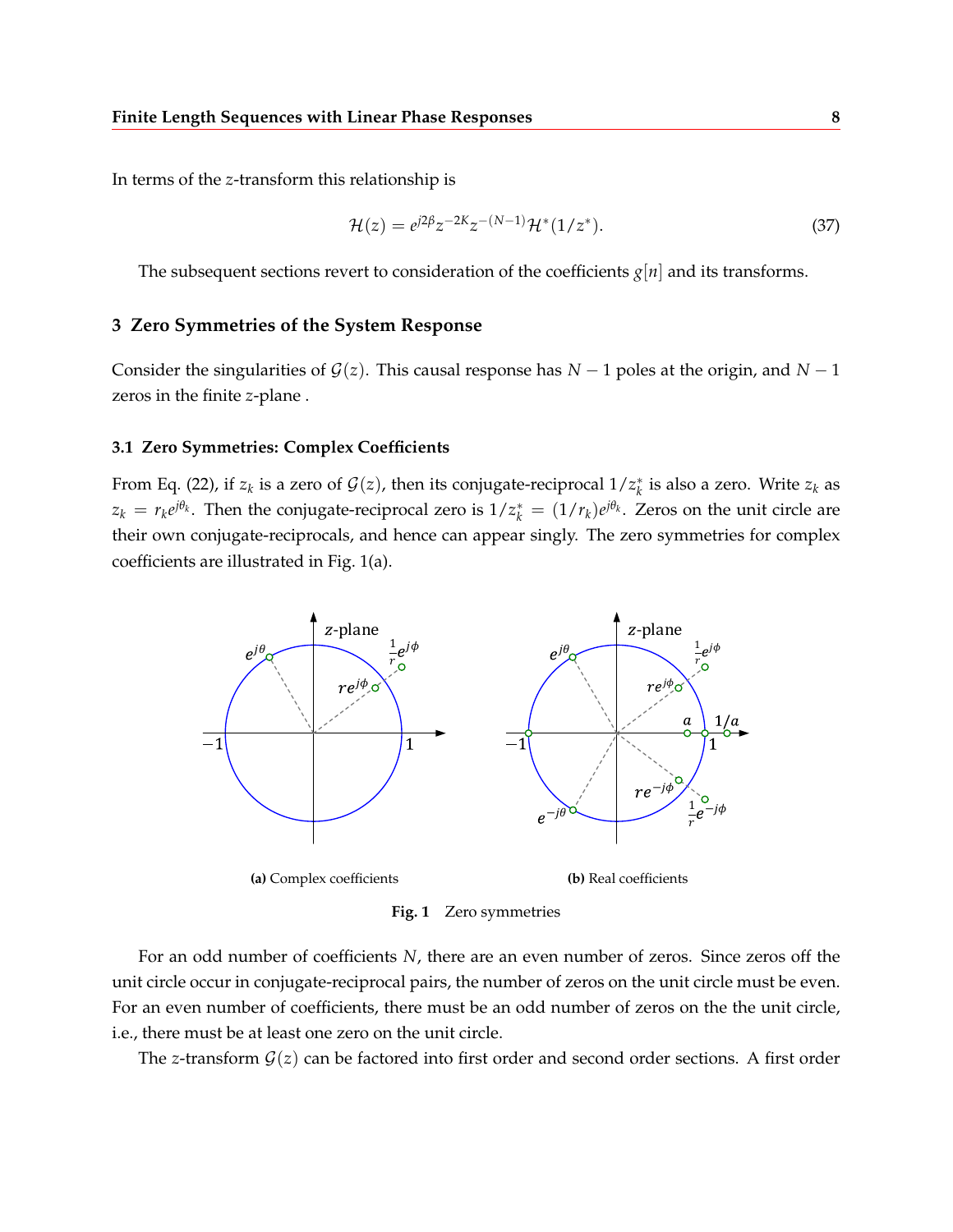factor for a zero at  $z = e^{j\theta}$  can be written as

$$
G_1(z) = 1 - e^{j\theta} z^{-1}.
$$
\n(38)

Evaluating  $\mathcal{G}(z)$  at  $z = e^{j\omega}$ , the frequency response is

$$
G_1(\nu) = 2j e^{-j\nu/2} \sin(\nu/2), \tag{39}
$$

where  $\nu = \omega - \theta$ . In this form, as  $\theta$  changes, the frequency response shifts along the  $\omega$  axis. The linear phase term is  $e^{-j\omega/2}$  and the fixed phase component is  $j e^{j\theta/2}$ . When the zero is at  $z = 1$ , the fixed phase term is  $e^{j\pi/2}$ .

A second order factor for a pair of zeros at angle  $\phi$  can be written as

$$
\mathcal{G}_2(z) = (1 - re^{j\phi} z^{-1})(1 - (1/r)e^{j\phi} z^{-1}).\tag{40}
$$

The corresponding frequency response is

$$
G_2(\nu) = 2e^{-j\nu} \left( \cos(\nu) - \frac{r^2 + 1}{r} \right),\tag{41}
$$

with  $\nu = \omega - \phi$ . As  $\phi$  changes, the frequency response is shifted along the frequency axis. The fixed phase term is  $e^{-j\omega}$  and the fixed phase term is  $e^{j\phi}$ .

#### **3.2 Zero Symmetries: Real Coefficients**

For real coefficients, the zeros of  $\mathcal{G}(z)$  must appear in conjugate-reciprocal pairs *and* complex conjugate pairs. If  $z_k = r_k e^{j\theta_k}$  is a zero of  $\mathcal{G}(z)$ , then so are  $z_k^* = r_k e^{-j\theta_k}$ ,  $1/z_k^* = (1/r_k) e^{j\theta_k}$ , and  $1/z_k = (1/r_k)e^{-j\theta_k}$ . Complex zeros off the unit circle appear in fours. Complex zeros on the unit circle appear in pairs. Real zeros off the unit circle also appear in pairs. Only zeros at  $z = \pm 1$  can appear singly. The zero symmetries for real coefficients are shown in Fig. 1(b).

For an odd number of coefficients *N*, there are an even number of zeros. The total number of zeros at  $z = \pm 1$  must be even. For an even number of coefficients, there are an odd number of zeros. The total number of zeros at  $z = \pm 1$  must be odd.

Using the first and second order frequency responses found for complex coefficients, the fixed phase terms terms cancel, or are already zero, with the exception of zeros at  $z = 1$ , in which case each such zero contributes a fixed phase of  $\pi/2$ .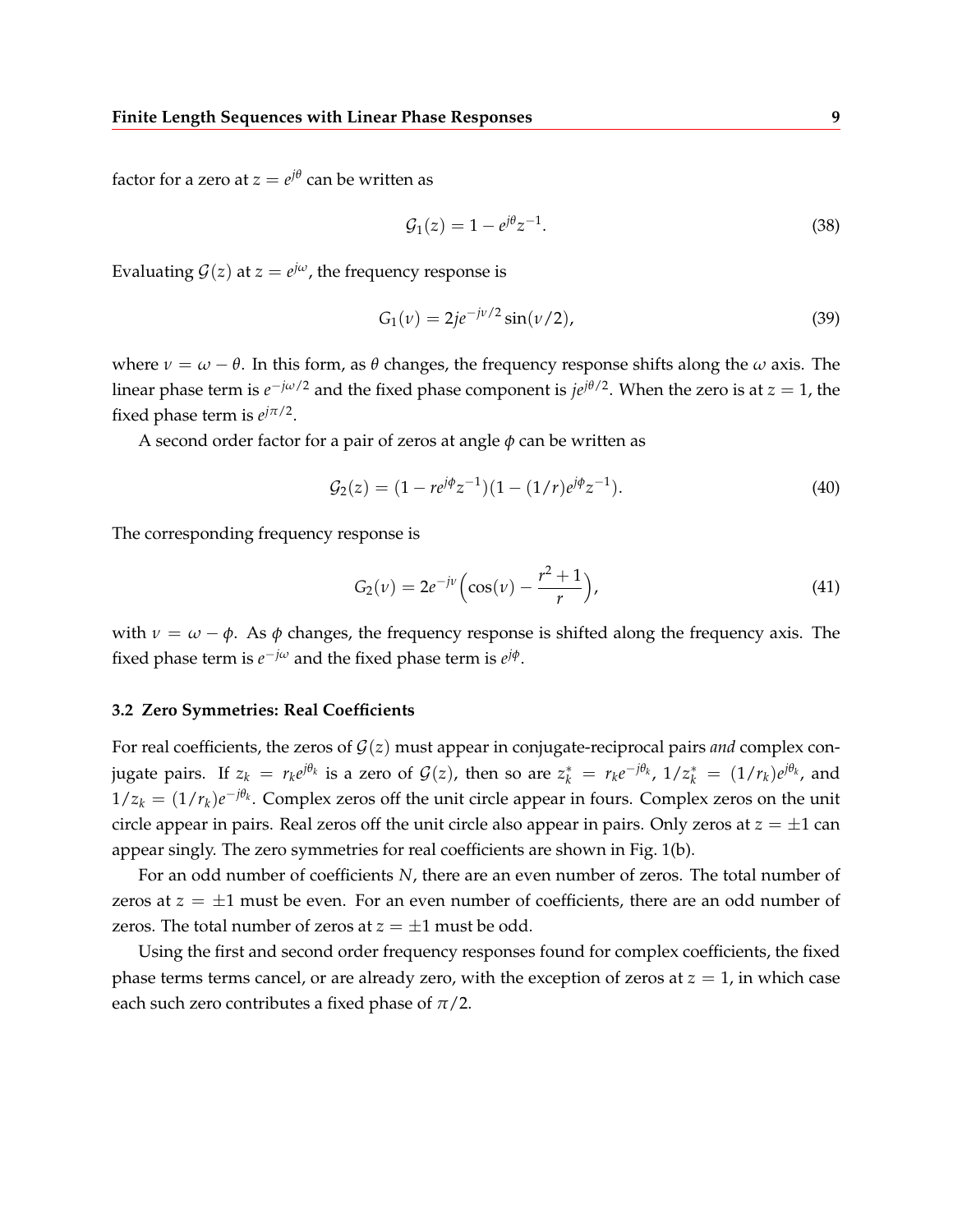## **3.3 Constrained Zeros: Real Coefficients**

For real coefficients, some of the zeros are constrained to appear at  $z = \pm 1$ . There are four cases to consider, designated as linear-phase responses of Types I through IV in Table 2 (see also [4, § 5.7.3]). These are the cases shown in the last two rows of Table 1.

**Table 2** Response type designations for linear-phase responses with real coefficients

| 'lype | Symmetry           | N    |
|-------|--------------------|------|
| T     | $g[n] = g[N-1-n]$  | Odd  |
| Н     | $g[n] = g[N-1-n]$  | Even |
| Ш     | $g[n] = -g[N-1-n]$ | Odd  |
| IV    | $g[n] = -g[N-1-n]$ | Even |

Specializing Eq. (22) for real coefficients, write

$$
\mathcal{G}(z) = \frac{1}{2} \big( \mathcal{G}(z) \pm z^{-(N-1)} \mathcal{G}(1/z) \big),\tag{42}
$$

with the  $+$  sign applying to even symmetry and the  $-$  sign applying to odd symmetry. This relationship will be examined for  $z = \pm 1$ .

#### **3.4 Zeros at**  $z = 1$

For  $z=1$ ,

$$
\mathcal{G}(1) = \frac{\mathcal{G}(1)}{2}(1 \pm 1). \tag{43}
$$

The response will be zero at  $z = 1$  for odd symmetry. Then  $\mathcal{G}(z)$  has a zero at  $z = 1$  for response Types III and IV.

#### **3.5 Zeros at**  $z = -1$

For  $z = -1$ ,

$$
\mathcal{G}(-1) = \frac{\mathcal{G}(-1)}{2} \left(1 \pm (-1)^{-(N-1)}\right). \tag{44}
$$

The response will be zero at *z* = −1 if *N* is even and has an even-symmetric time response, or if *N* is odd and has an odd-symmetric time response. Then  $G(z)$  has a zero at  $z = -1$  for response Types II and III.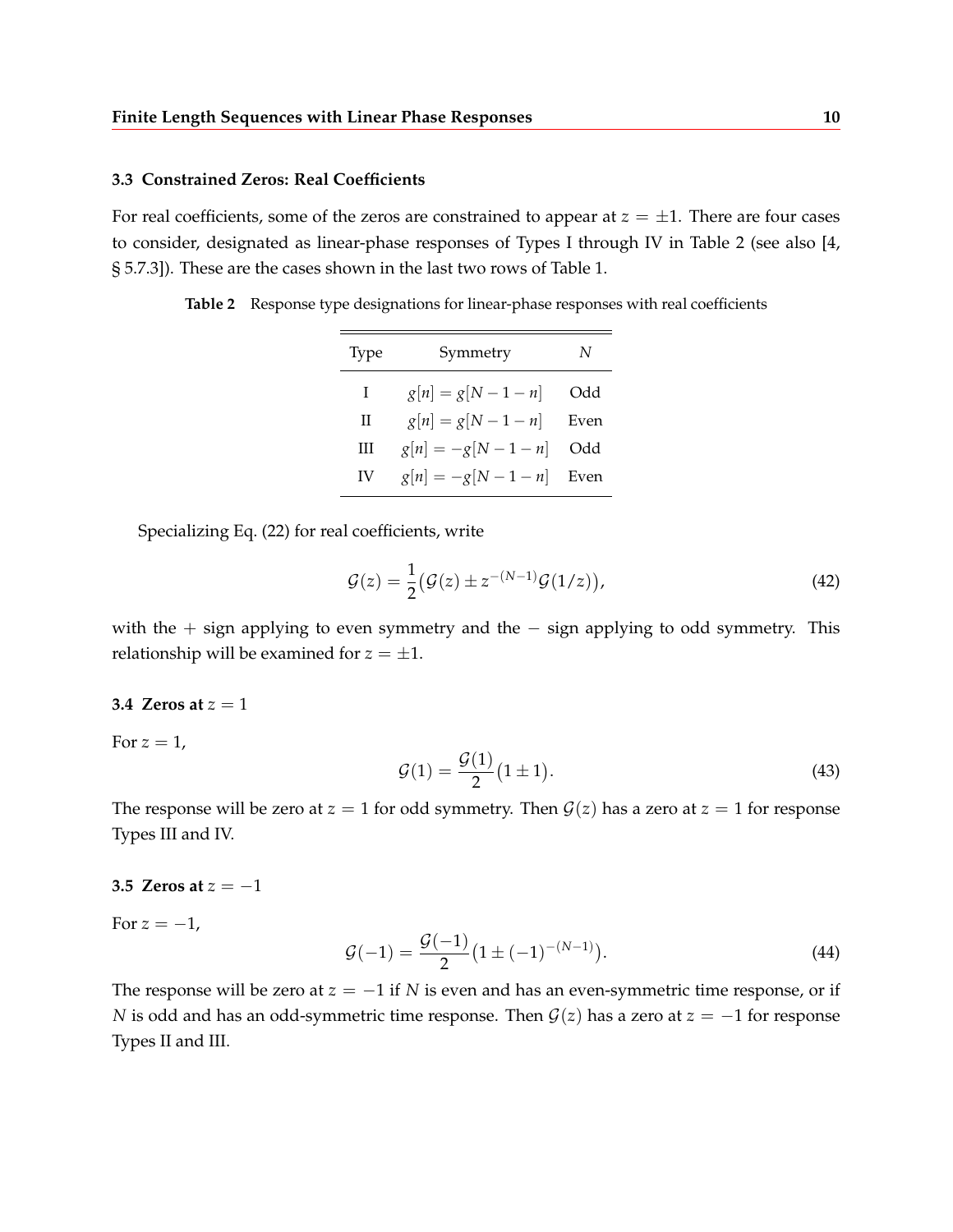#### **3.6 Fixed Root Factors: Real Coefficients**

Noting the fixed roots found, separating out a factor containing the fixed roots gives

$$
\mathcal{G}(z) = \mathcal{Q}(z)\mathcal{P}(z),\tag{45}
$$

where  $Q(z)$  has roots only at  $z = \pm 1$ . The response  $P(z)$ , as will be shown shortly, has an odd number of even-symmetric coefficients. The results are summarized in the Table 3.

| <b>Type</b> | Description              | Q(z)         | No. Coef. $\mathcal{P}(z)$ |
|-------------|--------------------------|--------------|----------------------------|
|             | N odd<br>even-symmetric  |              | N                          |
| П           | N even<br>even-symmetric | $1 + z^{-1}$ | $N-1$                      |
| Ш           | N odd<br>odd-symmetric   | $1 - z^{-2}$ | $N-2$                      |
|             | N even<br>$\blacksquare$ | $1 - z^{-1}$ | $N-1$                      |

**Table 3** Fixed factors for linear-phase responses with real coefficients

Designate the number of coefficients in  $P(z)$  as *M*, then the number of coefficients in  $Q(z)$  is *N* − *M* + 1. The symmetry of  $Q(z)$  can be expressed as

odd-symmetric <sup>1</sup> <sup>−</sup> *<sup>z</sup>*

$$
Q(z) = \pm z^{-(N-M)} Q(1/z),
$$
\n(46)

where the upper sign applies when  $G(z)$  is even-symmetric (Types I and II), and the lower sign applies when  $G(z)$  is odd-symmetric (Types III and IV). Then

$$
\mathcal{P}(z) = \frac{\mathcal{G}(z)}{\mathcal{Q}(z)} \n= \frac{\pm z^{-(N-1)} \mathcal{Q}(1/z) \mathcal{P}(1/z)}{\mathcal{Q}(z)} \n= \frac{\pm z^{-(N-1)} [\pm z^{N-M} \mathcal{Q}(z)] \mathcal{P}(1/z)}{\mathcal{Q}(z)} \n= z^{-(M-1)} \mathcal{P}(1/z).
$$
\n(47)

In this equation, there are only two cases:  $G(z)$  is even-symmetric (use the plus signs) and  $G(z)$  is odd-symmetric (use the minus signs). Then for all response types,  $P(z)$  is a Type I response (odd number of coefficients and even-symmetric).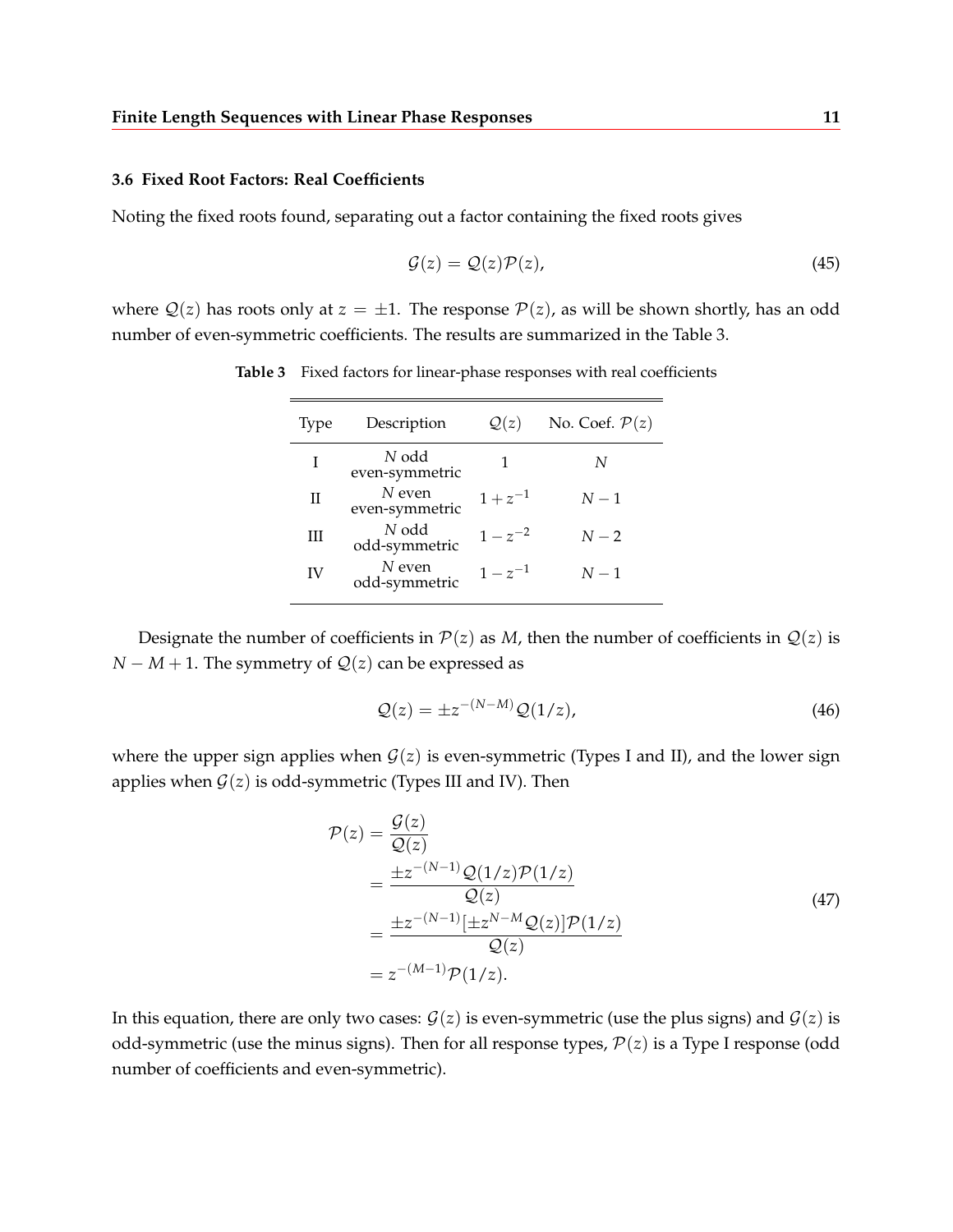## **3.7 Frequency Response: Real Coefficients**

Write the frequency response corresponding to  $\mathcal{G}(z)$  as

$$
G(\omega) = Q(\omega)P(\omega)
$$
  
=  $e^{-j\omega(N-M)/2}e^{j\beta}Q_0(\omega)e^{-j\omega(M-1)/2}P_0(\omega)$   
=  $e^{-j\omega(N-1)/2}e^{j\beta}Q_0(\omega)P_0(\omega).$  (48)

In the equation above,  $B(\omega)$  in Eq. (18) has been expressed as the product  $Q_0(\omega)P_0(\omega)$ . The terms  $B(\omega)$ ,  $Q_0(\omega)$ , and  $P_0(\omega)$  are so-called zero-phase responses.<sup>3</sup> The zero-phase response  $P_0(\omega)$  can be written as

$$
P_0(\omega) = \sum_{n=-(M-1)/2}^{(M-1)/2} p[n] e^{-j\omega n}
$$
  
=  $p[0] + 2 \sum_{n=1}^{(M-1)/2} p[n] \cos(\omega n).$  (49)

This shows that  $P_0(\omega)$  is real-valued.

For each  $Q(z)$  in Table 3, determine the corresponding value of *β* and  $Q_0(\omega)$ . These are shown in Table 4.

**Table 4** Zero-phase fixed factors for linear-phase responses with real coefficients

| 'lype | Description                | В        | $Q_0(\omega)$     |
|-------|----------------------------|----------|-------------------|
| T     | N odd<br>even-symmetric    |          |                   |
| Н     | $N$ even<br>even-symmetric | $\theta$ | $2\cos(\omega/2)$ |
| H     | N odd<br>odd-symmetric     | $\pi/2$  | $2\sin(\omega)$   |
| IV    | $N$ even<br>odd-symmetric  | $\pi/2$  | $2\sin(\omega/2)$ |

<sup>3</sup>Zero-phase frequency responses are real-valued. Zero-phase responses have a phase of 0 for those frequencies where the response is positive and a phase of  $\pm \pi$  where the response is negative.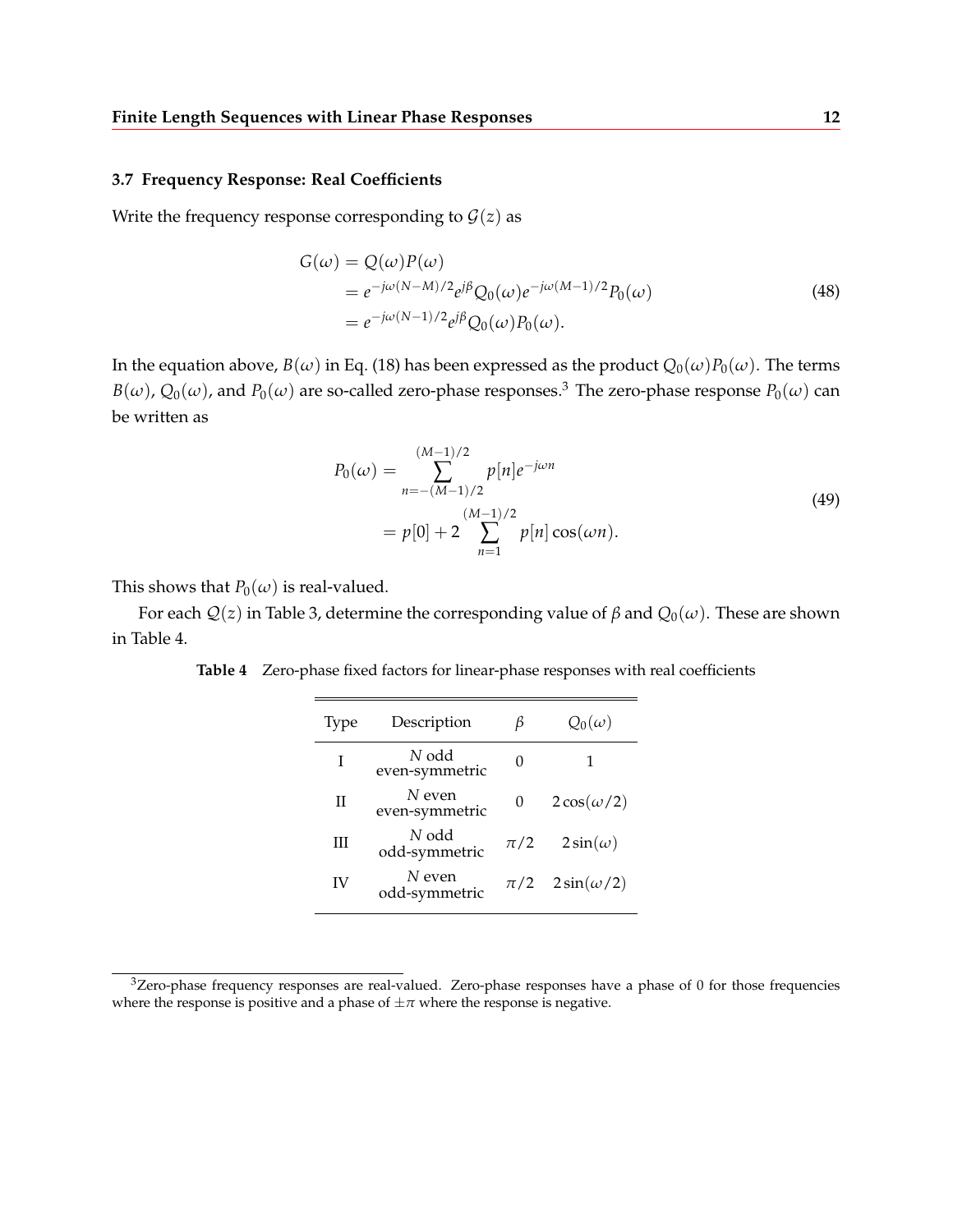#### **3.8 Notes on the Factors of the Frequency Response**

- 1. The  $Q_0(\omega)$  term captures at most one zero at  $\omega = 0$  and/or at most one zero at  $\omega = \pi$ . If the zeros are of odd multiplicity, one of the zeros is assigned to  $Q_0(\omega)$  and the remaining zeros to  $P_0(\omega)$ . If the zeros are of even multiplicity, all of the zeros are assigned to  $P_0(\omega)$ . As a consequence,  $P_0(\omega)$  can include zeros at  $\omega = 0$  and  $\omega = \pi$  and those zeros will be of even multiplicity.
- 2. Since the frequency response of responses of Type II or Type III have a null at  $\omega = \pi$  due to  $Q(\omega)$ , they are unsuitable for the implementation of highpass responses. Since the frequency response of responses of Type III or Type IV have a null at dc due to  $Q(\omega)$ , they are unsuitable for the implementation of lowpass responses.
- 3. The zero-phase factor  $P_0(\omega)$  in Eq. (49) is periodic in  $\omega$  with the requisite period of 2π. However, for even response lengths (Types II and IV), the zero-phase factor  $Q_0(\omega)$  in Table 4 is periodic with period  $4\pi$ . It is the linear-phase term in Eq. (48) which will ensure that the overall response has period  $2\pi$ . Designate the linear-phase term as  $L(\omega) = e^{-j\omega(N-1)/2}$ .

$$
L(\omega + 2\pi) = \begin{cases} L(\omega), & N \text{ odd}, \\ -L(\omega), & N \text{ even}, \end{cases}
$$
  
 
$$
Q_0(\omega + 2\pi) = \begin{cases} Q_0(\omega), & N \text{ odd}, \\ -Q_0(\omega), & N, \text{ even}. \end{cases}
$$
 (50)

The product  $L(\omega)Q_0(\omega)$  is periodic, with the "proper" period  $2\pi$  for both odd and even *N*.

The plots in Fig. 2 show the effect of  $Q_0(\omega)$  on the frequency response. The top pair of plots (Type I) shows the pulse response and the corresponding zero-phase frequency response  $B(\omega)$ . For the second pair of plots,  $Q_0(\omega)$  for Type II filters is applied to the pulse response of the Type I pulse response. The resultant frequency response has a fixed null at  $\omega = \pi$ . For the third pair of plots,  $Q_0(\omega)$  for Type III filters is applied giving a odd-symmetric pulse response and a frequency response with a fixed null at  $\omega = 0$  and at  $\omega = \pi$ . Finally, for Type IV, the frequency response has a fixed null at  $\omega = 0$ .

For each response shown in Fig. 2, the number of degrees of freedom (the number of real values needed to fully describe the pulse response) when symmetries and fixed values are taken into account, is the same. In the figure, 6 values specify each of the pulse responses.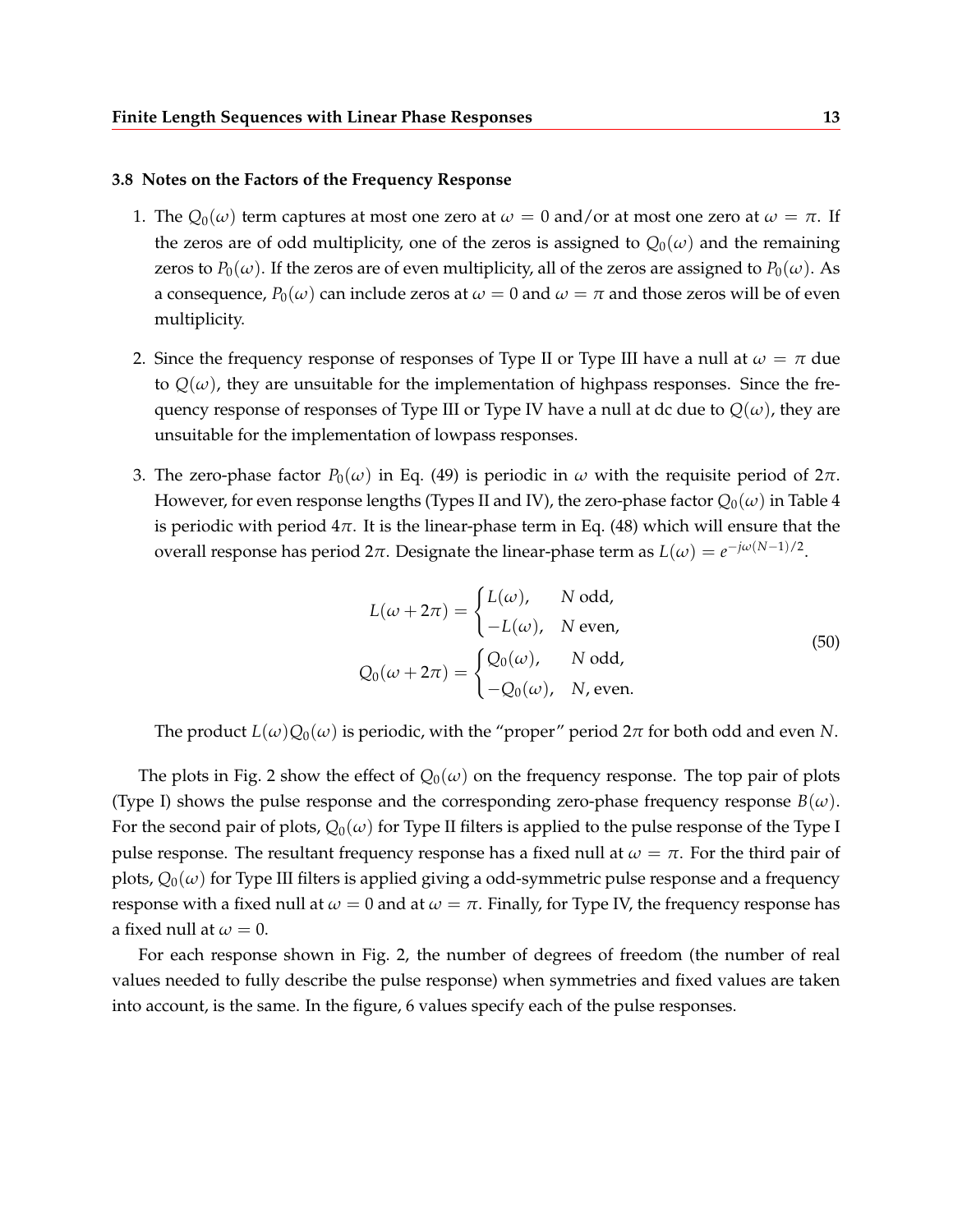

**Fig. 2** Plot of the pulse response and frequency response of  $B(\omega) = Q_0(\omega)P_0(\omega)$  for different types of responses. In all cases,  $P_0(\omega)$  is the same, but  $Q_0(\omega)$  is chosen based on the response type. The pulse responses have been normalized to unit energy. The frequencies where the frequency response is constrained to be zero are marked with circles.

## **Application to Filter Design**

A standard filter design strategy is to specify a desired frequency response  $D(\omega)$ . The weighted error between the realized filter  $G(\omega)$  and the desired response is

$$
E_W(\omega) = W(\omega)[G(\omega) - D(\omega)],
$$
\n(51)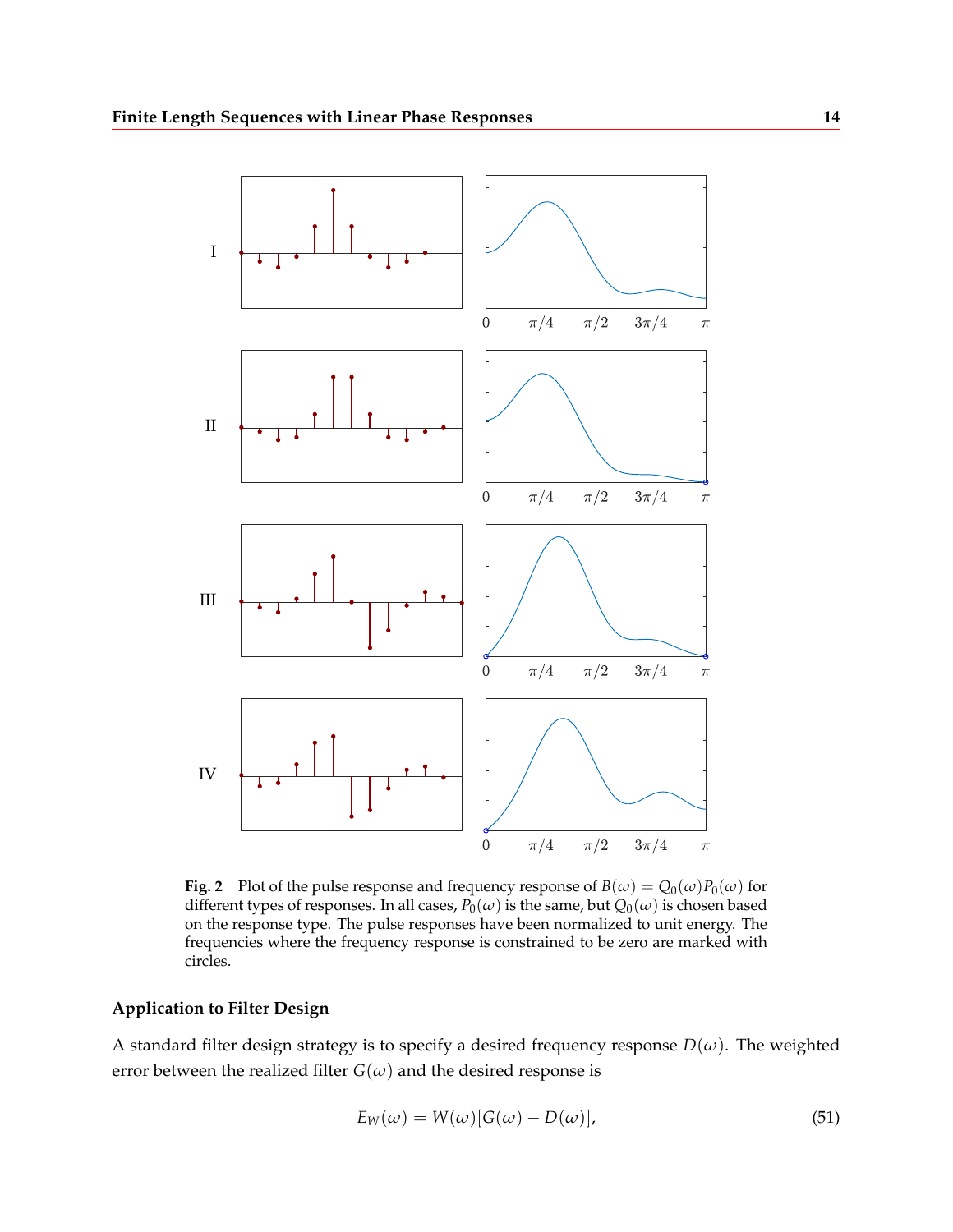where  $W(\omega)$  is a weighting function. A function of the weighted error  $E_W(\omega)$  is to be minimized during the design process. The well-known McLellan-Parks algorithm for designing linear-phase FIR filters minimizes max( $|E_W(\omega)|$  at a dense set of frequency points [5]. The basic algorithm is formulated for Type I filters. To allow for the other types of filters, we can express  $G(\omega)$  as the product  $Q(\omega)P(\omega)$ . The weighted error can be written as

$$
E_W(\omega) = W(\omega)[Q(\omega)P(\omega) - D(\omega)]
$$
  
=  $W(\omega)Q(\omega)[P(\omega) - D(\omega)/Q(\omega)]$   
=  $\widetilde{W}(\omega)[P(\omega) - \widetilde{G}(\omega)].$  (52)

By absorbing the frequency response of  $Q(\omega)$  into the weighting function and the desired response, the design strategy for the Type I filter  $P(\omega)$  can be used. The final filter  $G(\omega)$  is then  $Q(\omega)P(\omega)$ .

## **4 Sampled Frequency Response**

The goal of this section is to derive the time response  $g[n]$  given samples of the zero-phase response  $B(\omega)$ . This is possible since the *z*-transform is in the form of a polynomial. The coefficients of an *N* term polynomial can be calculated from *N* distinct samples of the *z*-transform, for instance samples of the frequency response.

Samples of *B*( $\omega$ ) will be the starting point. Using uniformly-spaced samples of *B*( $\omega$ ) will simplify the calculation of  $g[n]$ . Let the samples of  $B(\omega)$  be taken at the *N* points  $\omega_k$ ,

$$
\omega_k = \frac{2\pi k}{N} + \omega_0, \qquad \text{for } k = 0, \dots, N-1.
$$
 (53)

Now form the samples of  $G(\omega_k)$  using Eq. (48). When the offset  $\omega_0 = 0$ , the samples  $G(\omega_k)$  are the discrete Fourier transform (DFT) of  $g[n]$ . Then  $g[n]$  can be found as the inverse DFT of  $G(\omega_k)$ . For the more general sample points  $\omega_k$  given in Eq. (53), a modified inverse DFT formulation can be developed,

$$
g[n] = \frac{1}{N} \sum_{k=0}^{N-1} G(\omega_k) e^{j\omega_k n}, \quad \text{for } n = 0, \dots, N-1.
$$
 (54)

For a real discrete-time response  $g[n]$ ,  $B(\omega)$  is symmetric. Then it is useful to choose  $\omega_0$  such that the samples of  $B(\omega_k)$  symmetrically sample  $B(\omega)$ . For  $\omega_0 = 0$ , the samples have a DFT symmetry,  $B(\omega_k) = \pm B(\omega_{N-k})$ . For  $\omega_0 = \pi/N$ , the sampling points are offset and are symmetrical about  $\omega = \pi$ , giving  $B(\omega_k) = \pm B(\omega_{N-1-k}).$ 

The modified IDFT formula Eq. (54) operates on complex-valued samples to calculate  $g[n]$ . Standard approaches can be used to reduce the complexity of the computations, with the resulting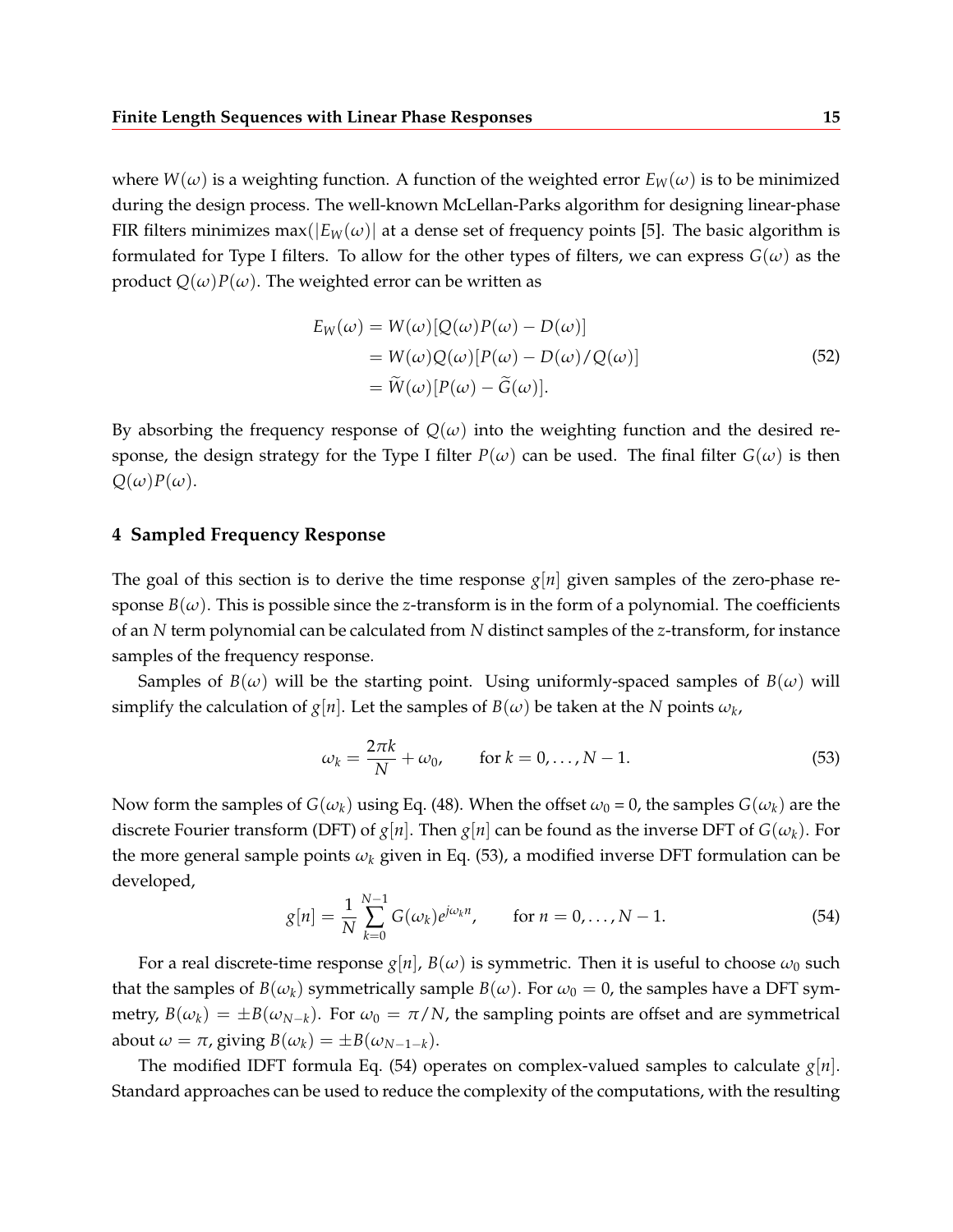formulas depending on the type of filter (I, II, III, or IV) and the sampling pattern  $\omega_k.$  Reference [6, § 10.2.3] applies these formulas to design linear-phase FIR filters specified by the samples  $B(\omega_k)$ . Examples of lowpass filters designed with this approach are given. The passband samples are set to a constant value and the stopband samples are set to zero. The transition region samples are set to the optimized values determined in [7].

## **5 Summary**

For complex coefficients,

$$
G(\omega) = e^{j\beta} e^{-j\omega(N-1)/2} B(\omega),
$$
\n(55)

where  $B(\omega)$  is real. The coefficients of the generalized linear-phase response obey

$$
g[n] = e^{j2\beta} g^*[N-1-n], \quad \text{for } n = 0, \dots, N-1.
$$
 (56)

For real coefficients, the response  $B(\omega)$  can be expressed as the product of two zero-phase responses,

$$
G(\omega) = e^{j\beta} e^{-j\omega(N-1)/2} Q_0(\omega) P_0(\omega).
$$
\n(57)

The term  $Q_0(\omega)$  is a real response which depends *only* on whether the response is even or odd length, and whether the response is symmetric or anti-symmetric. The factor  $P_0(\omega)$  is real. For real coefficients,  $\beta$  is restricted to be  $0, \pm \pi$ , or  $\pm \pi/2$ , giving

$$
g[n] = \pm g[N-1-n], \quad \text{for } n = 0, \dots, N-1.
$$
 (58)